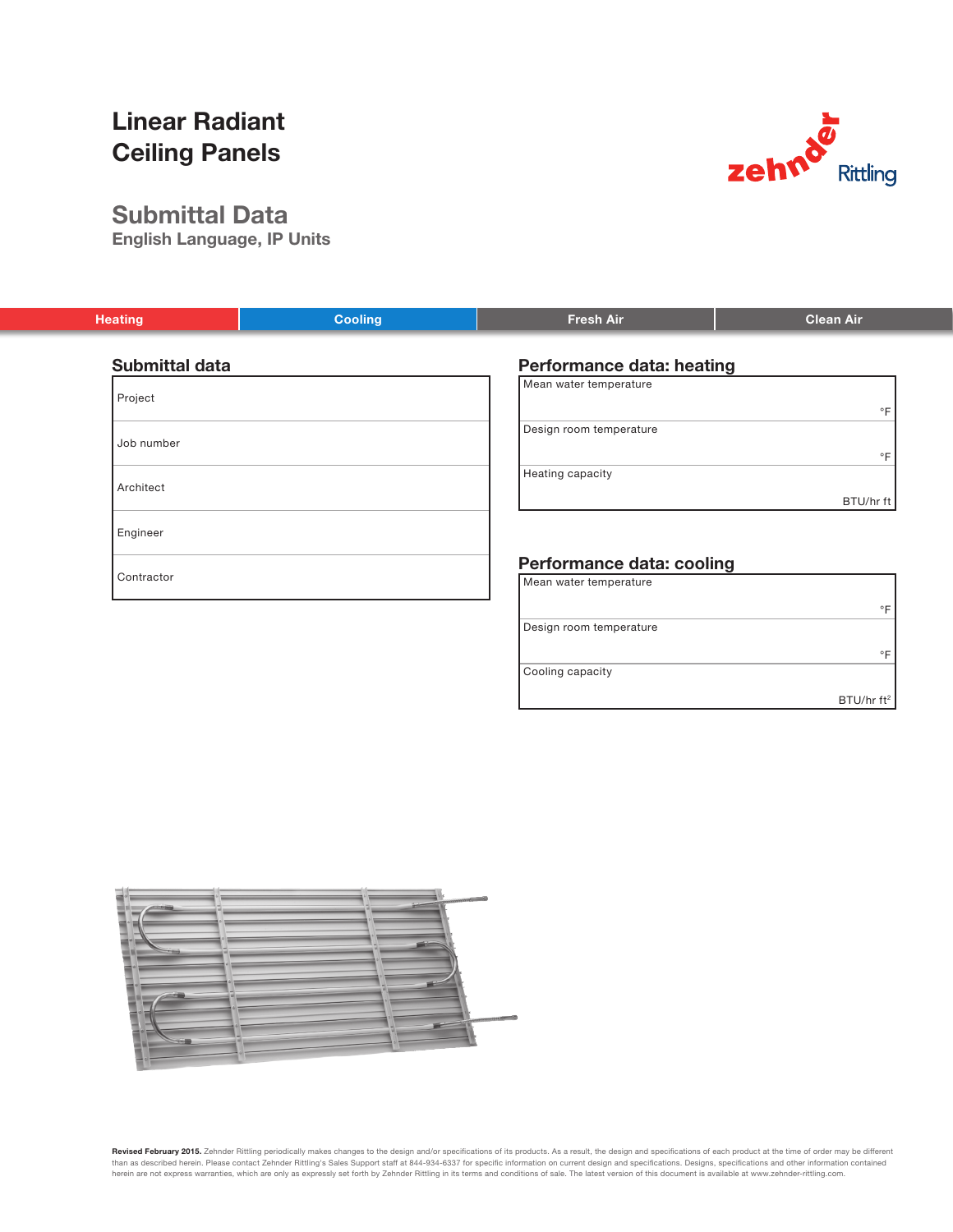# Table of contents  $*P$ age number Unit features ................................................... 1 General data ................................................... 2 Dimensions and data ............................................... 4 Mechanical specifications ............................................ 5 **Cutsheets** 6" U-bend .................................................. 6 12" interconnector .............................................. 7 Mechanical .................................................. 8 Aluminum angle ............................................... 9 Warranty ..................................................... 10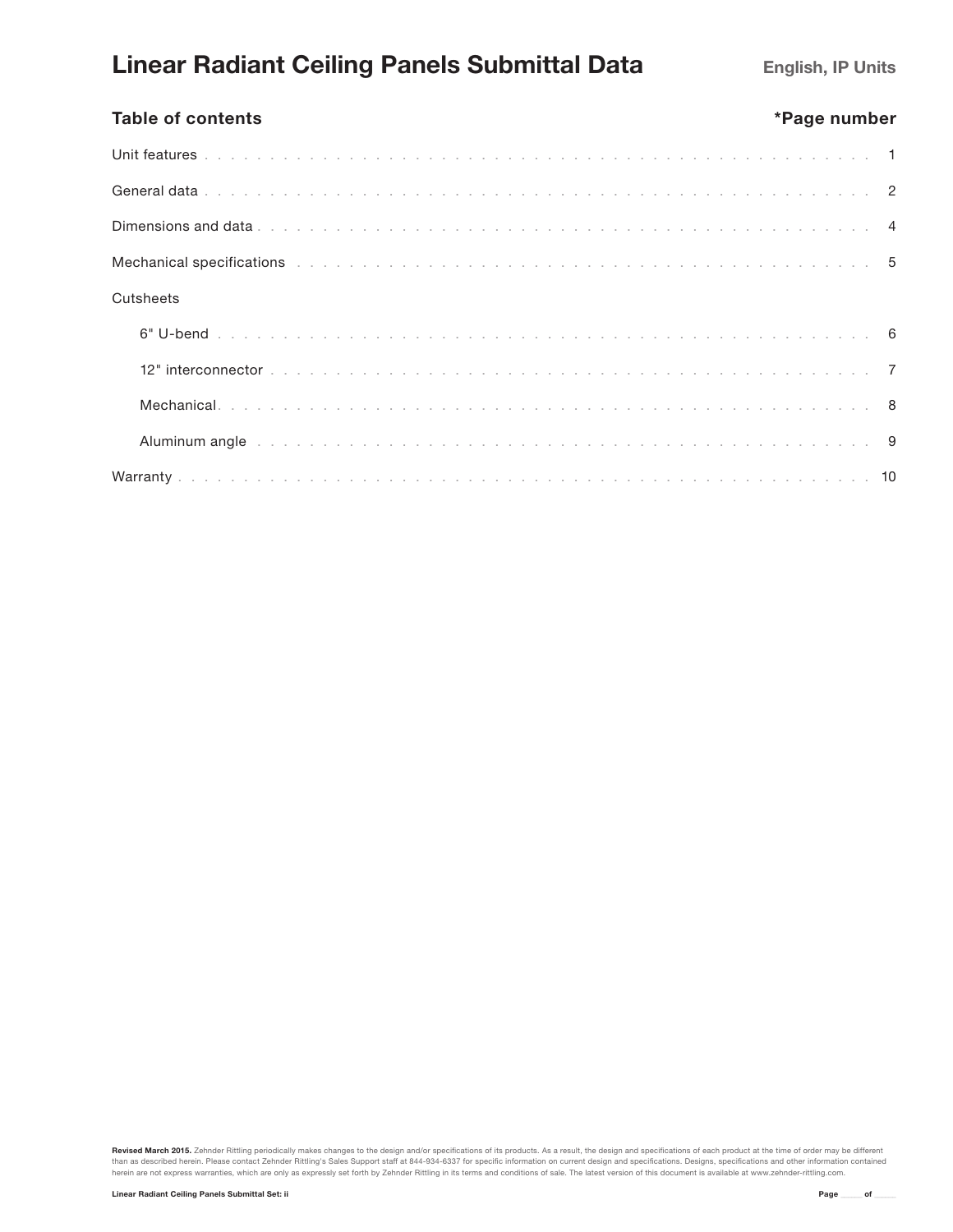# Standard unit features

Summary of all features, some features may not be specific to every project.

- Constructed of 6" wide, 0.0725" thick extruded aluminum panels.
- Tube saddles are an integral part of aluminum extrusions.
- Hot water tubing is  $1/2$ " nominal type L  $(5/8$ " OD) copper tubing, snapped into tube saddle and mechanically fastened to aluminum extrusion.
- Extruded aluminum panels interlock using tongue and groove connection and are mechanically held together with steel cross braces.
- Panels have a durable, attractive electrostatic epoxy powder coating. Color is textured white, low gloss.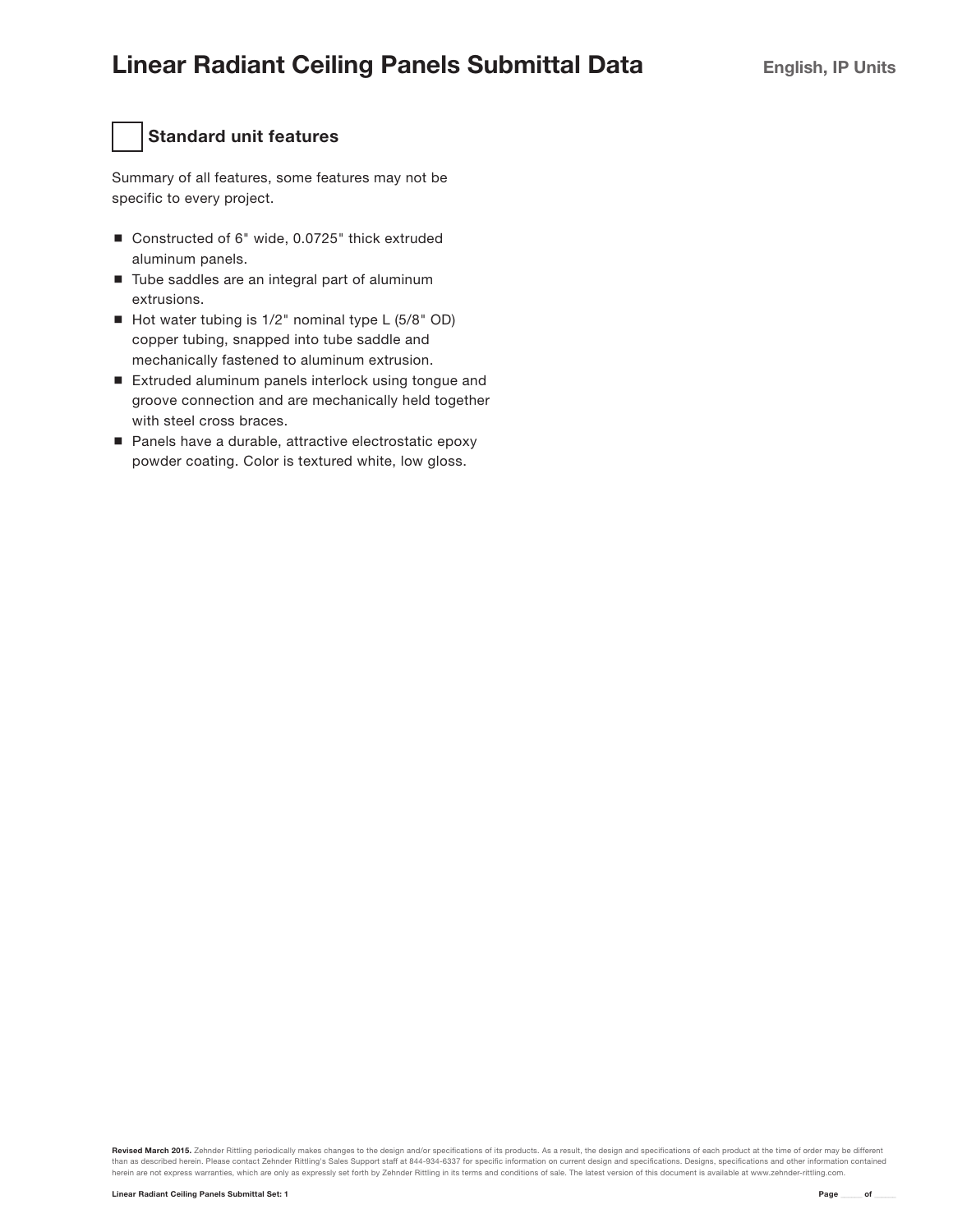# General data

### Heating performance

|                        | <b>Panel Width</b> |              |                |                |                |                             |                |                        |  |  |
|------------------------|--------------------|--------------|----------------|----------------|----------------|-----------------------------|----------------|------------------------|--|--|
|                        |                    | 6"<br>1 Tube | 12"<br>2 Tubes | 18"<br>3 Tubes | 24"<br>4 Tubes | 30 <sup>''</sup><br>5 Tubes | 36"<br>6 Tubes | BTU/hr ft <sup>2</sup> |  |  |
|                        | 120                | 53           | 77             | 109            | 163            | 195                         | 223            | 68                     |  |  |
|                        | 125                | 61           | 93             | 127            | 186            | 225                         | 257            | 76                     |  |  |
|                        | 130                | 71           | 106            | 148            | 213            | 257                         | 290            | 85                     |  |  |
|                        | 135                | 80           | 120            | 165            | 237            | 286                         | 325            | 97                     |  |  |
|                        | 140                | 86           | 134            | 187            | 264            | 315                         | 361            | 107                    |  |  |
|                        | 145                | 96           | 148            | 204            | 288            | 345                         | 393            | 115                    |  |  |
| $\overline{F}$         | 150                | 103          | 162            | 225            | 313            | 376                         | 427            | 124                    |  |  |
|                        | 155                | 112          | 178            | 246            | 339            | 405                         | 462            | 135                    |  |  |
| Mean Water Temperature | 160                | 121          | 190            | 262            | 362            | 436                         | 498            | 146                    |  |  |
|                        | 165                | 128          | 206            | 282            | 389            | 465                         | 532            | 156                    |  |  |
|                        | 170                | 136          | 219            | 303            | 414            | 496                         | 565            | 164                    |  |  |
|                        | 175                | 146          | 233            | 321            | 437            | 527                         | 598            | 176                    |  |  |
|                        | 180                | 154          | 245            | 339            | 463            | 555                         | 632            | 187                    |  |  |
|                        | 185                | 161          | 261            | 359            | 488            | 587                         | 668            | 198                    |  |  |
|                        | 190                | 172          | 274            | 380            | 512            | 615                         | 702            | 209                    |  |  |
|                        | 195                | 179          | 289            | 397            | 538            | 646                         | 737            | 219                    |  |  |
|                        | 200                | 188          | 303            | 416            | 562            | 676                         | 770            | 230                    |  |  |
|                        | 205                | 195          | 316            | 436            | 588            | 704                         | 804            | 241                    |  |  |
|                        | 210                | 203          | 329            | 455            | 613            | 734                         | 838            | 253                    |  |  |
|                        | 215                | 212          | 345            | 473            | 637            | 764                         | 874            | 264                    |  |  |
|                        | 220                | 220          | 359            | 491            | 653            | 793                         | 908            | 275                    |  |  |

■ 70 °F air temperature

Heating performance values in BTU/hr ft of panel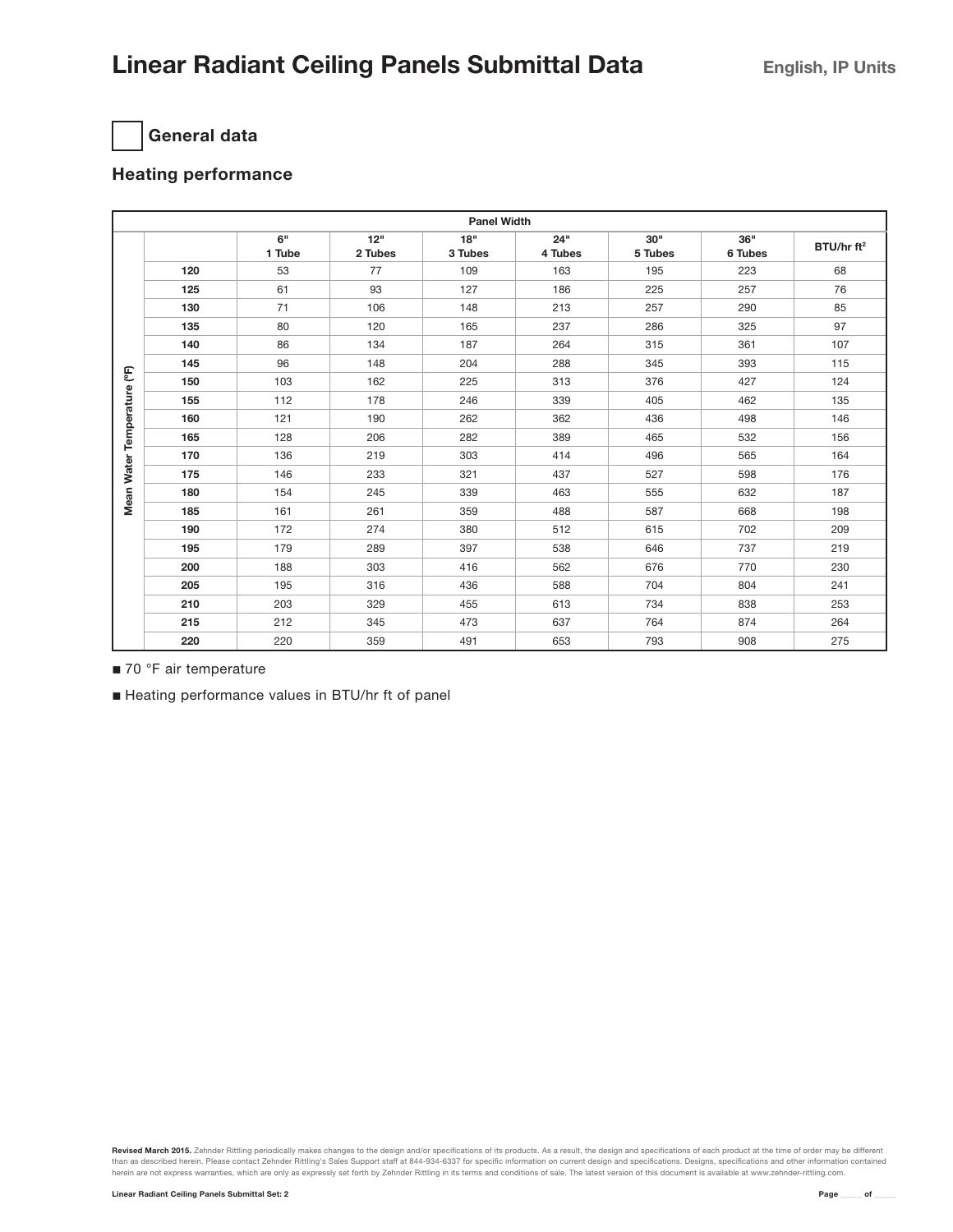# General data

### Cooling performance

|                               | <b>Room interior</b>     | Perimeter panels exterior wall conditions |                       |                       |                       |                        |                          |  |  |
|-------------------------------|--------------------------|-------------------------------------------|-----------------------|-----------------------|-----------------------|------------------------|--------------------------|--|--|
| $T^*$<br>$(\mathsf{F}^\circ)$ |                          | 0% Glass<br>full sun                      | 25% Glass<br>full sun | 50% Glass<br>full sun | 75% Glass<br>full sun | 100% Glass<br>full sun | 100% Glass<br>full shade |  |  |
|                               | BTU / hr ft <sup>2</sup> |                                           |                       |                       |                       |                        |                          |  |  |
| 10                            | 18                       | 21                                        | 28                    | 34                    | 38                    | 40                     | 21                       |  |  |
| 11                            | 20                       | 23                                        | 31                    | 36                    | 41                    | 42                     | 23                       |  |  |
| 12                            | 21                       | 25                                        | 32                    | 37                    | 42                    | 43                     | 25                       |  |  |
| 13                            | 22                       | 26                                        | 33                    | 39                    | 43                    | 45                     | 26                       |  |  |
| 14                            | 25                       | 28                                        | 35                    | 41                    | 45                    | 47                     | 28                       |  |  |
| 15                            | 27                       | 31                                        | 37                    | 43                    | 47                    | 49                     | 31                       |  |  |
| 16                            | 28                       | 32                                        | 39                    | 45                    | 48                    | 51                     | 32                       |  |  |
| 17                            | 30                       | 34                                        | 41                    | 46                    | 50                    | 52                     | 34                       |  |  |
| 18                            | 32                       | 36                                        | 42                    | 48                    | 52                    | 54                     | 36                       |  |  |
| 19                            | 34                       | 38                                        | 44                    | 50                    | 54                    | 56                     | 38                       |  |  |
| 20                            | 35                       | 40                                        | 46                    | 52                    | 55                    | 57                     | 40                       |  |  |
| 21                            | 37                       | 42                                        | 48                    | 53                    | 57                    | 59                     | 42                       |  |  |
| 22                            | 38                       | 44                                        | 49                    | 55                    | 59                    | 60                     | 44                       |  |  |
| 23                            | 40                       | 45                                        | 51                    | 57                    | 61                    | 62                     | 45                       |  |  |
| 24                            | 42                       | 47                                        | 53                    | 59                    | 62                    | 64                     | 47                       |  |  |
| 25                            | 44                       | 49                                        | 55                    | 60                    | 64                    | 65                     | 49                       |  |  |
| 26                            | 46                       | 51                                        | 56                    | 62                    | 66                    | 67                     | 51                       |  |  |
| 27                            | 48                       | 53                                        | 58                    | 63                    | 67                    | 69                     | 53                       |  |  |
| 28                            | 49                       | 54                                        | 60                    | 65                    | 69                    | 71                     | 54                       |  |  |
| 29                            | 51                       | 56                                        | 62                    | 67                    | 71                    | 72                     | 56                       |  |  |
| 30                            | 52                       | 58                                        | 64                    | 69                    | 73                    | 74                     | 58                       |  |  |

\*(Room temperature) - (Mean water temperature)

Due to actual conditions, stated performance values can vary plus or minus 3%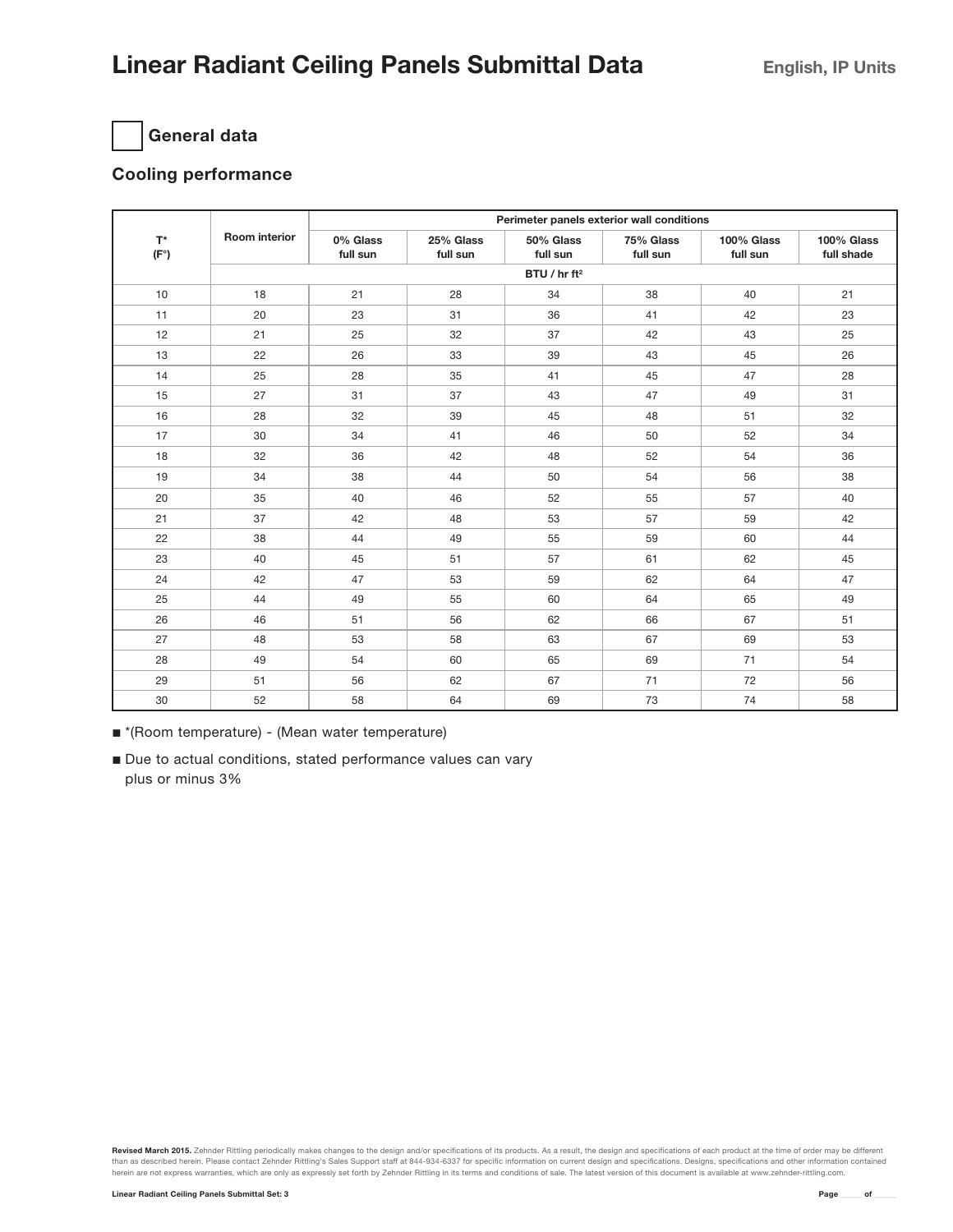



| Α    | B     | # of cross channels |
|------|-------|---------------------|
| 4'   | n/a   | $\overline{4}$      |
| $5'$ | 17"   | 5                   |
| 6'   | 23"   | 5                   |
| 7'   | 29"   | 5                   |
| 8'   | 23.3" | 6                   |
| 9'   | 27.3" | 6                   |
| 10'  | 31.3" | 6                   |
| 11'  | 26.5" | $\overline{7}$      |
| 12'  | 29.5" | $\overline{7}$      |
| 13'  | 26"   | 8                   |
| 14'  | 28.4" | 8                   |
| 15'  | 25.7" | 9                   |
| 16'  | 27.7" | 9                   |

| <b>Nominal</b><br>Width | Actual<br>Width | <b>Panels</b> | Weight<br>(Ib/ft) |  |
|-------------------------|-----------------|---------------|-------------------|--|
| 6"                      | 6"              | 1             | 1.1               |  |
| 12"                     | $11 - 7/8"$     | $\mathcal{P}$ | 22                |  |
| 18"                     | $17 - 3/4"$     | 3             | 3.3               |  |
| 24"                     | $23 - 5/8"$     | 4             | 4.4               |  |
| 30"                     | $29 - 1/2"$     | 5             | 5.5               |  |
| 36"                     | $35 - 3/8"$     | 6             | 6.6               |  |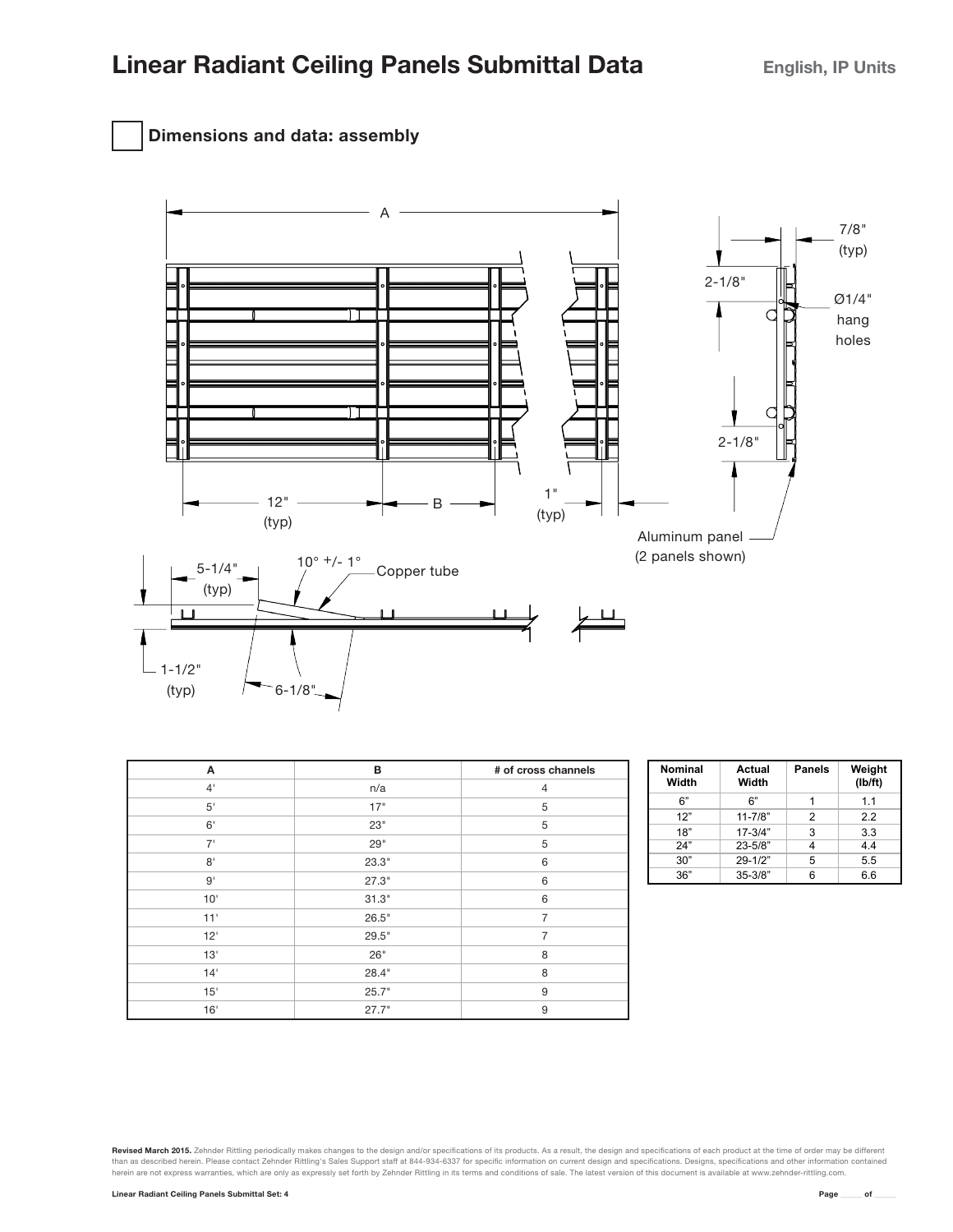# Mechanical specifications

### 1.0 General

#### 1.1 Scope

.1 To provide an extruded Linear Ceiling Panel system per plans and specifications.

#### 1.2 Manufacturers

- .1 Zehnder Rittling
- .2 Alternate manufacters shall be equal or better than Zehnder Rittling in regard to rows of tubes, capacity, water pressure drop, piping connections and finish.

#### 1.3 Quality

- .1 Manufacturer shall be regularly involved in the production of Linear Radiant Ceiling Panel and have available published performance data.
- .2 Submittal drawings shall include supply and return field connection locations along with interconnecting details.

### 2.0 Finished product

- .1 Constructed of 6" wide, 0.0725" thick extruded aluminum panels.
- .2 Total width and number of tubes per design specifications.
- .3 Tube saddles shall be an integral part of aluminum extrusion
- .4 Hot water tubing shall be 1/2" nominal Type L (5/8" OD) copper tubing, snapped into tube saddle and mechanically fastened to aluminum extrusion.
- .5 Extruded aluminum panels shall interlock using tongue and groove connection and mechanically held together with steel cross braces.
- .6 All interlocking of extruded aluminum panels, assembly of cross braces and installation of cooper tubes to be done at factory.
- .7 Panels shall be degreased and chemically phosphatized before application of a durable, attractive electrostatic epoxy powder coating. Color is textured white, low gloss, Protech HX611W565
- .8 Units shall be manufactured in accordance with conformance to ISO 9001:2008 standards.

#### 3.0 Equipment Schedule

- 3.1 Linear Radiant Ceiling Panel
	- .1 Manufacturer: Zehnder Rittling
	- .2 Model: Linear
	- .3 Performance: BTUH/Lin. ft. or W/Lin. m
	- .4 Width: Specify
	- .5 Length: Specify

### .6 Output based on \_\_°F or \_\_°C mean water

temperature and 70°F (21°C) air temperature.

.7 The maxium water pressure drops shall be as follows:

- .5 gpm 0.75 ft. of water per 100 ft. tube.
- 1.0 gpm 2.45 ft. of water per 100 ft. tube.
- 1.5 gpm 4.93 ft. of water per 100 ft. tube.
- 2.0 gpm 8.11 ft. of water per 100 ft. tube.
- 2.5 gpm 11.98 ft. of water per 100 ft. tube.
- 3.0 gpm 16.48 ft. of water per 100 ft. tube.

### 4.0 Installation

.1 The mechanical contractor shall cooperate with all other trades to ensure an aesthetically pleasing ceiling installation.

- .2 All interconnecting of radiant panels by the mechanical contractor shall consist of 1/2" nominal (5/8" OD) flexible cooper interconnects and return U-bends, supplied by Zehnder Rittling.
- .3 Hot water supply tubing to connect first to panel closest to perimeter wall. Multiple panels are to be connected to ensure serpentine flow across entire zone. Individual serpentine panels connected in series are unacceptable for multiple panel zones.
- .4 All radiant panels shall be installed continuously from wall-to-wall. All radiant panels shall be trimmed in the field to allow enough room for expansion while maintaining adequate panel end coverage with architectural moldings.
- .5 All radiant ceiling panels shall be installed by workers wearing clean, white gloves.
- .6 All system piping shall be thoroughly cleaned, flushed, drained and refilled before radiant ceiling panels are connected to system
- .7 Panels to be pressure tested per engineer's specifications.
- .8 All active panels shall be covered with a 1" minimum thickness of 1 pound density insulation after connection and testing of panels is complete.
- .9 Minimum of one wire hanger per cross brace. Minimum of two per panel.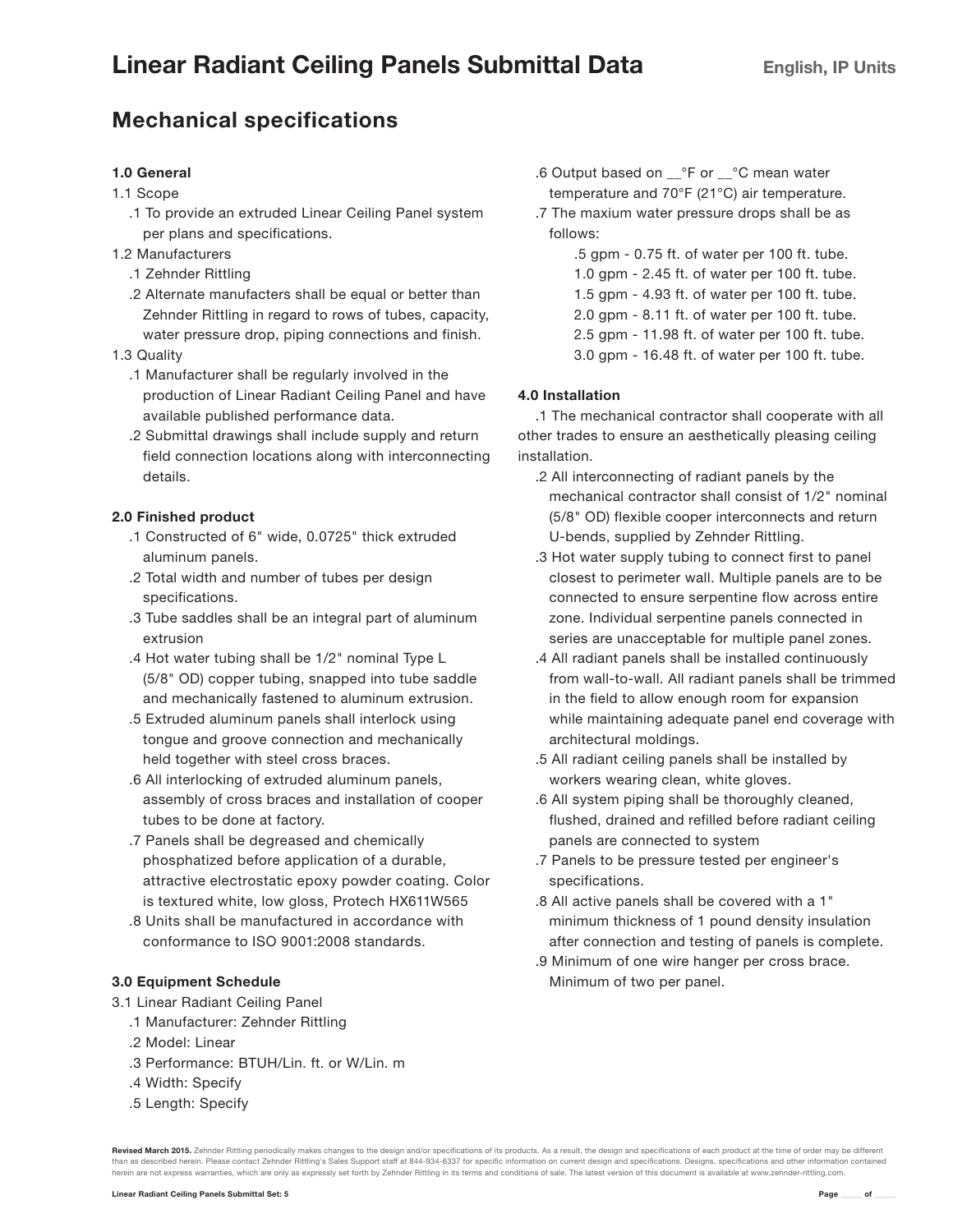

### **Material**

- 1/2" nominal type L copper tubing
- 0.040" tube wall thickness
- 4800 psi working pressure at 250°F

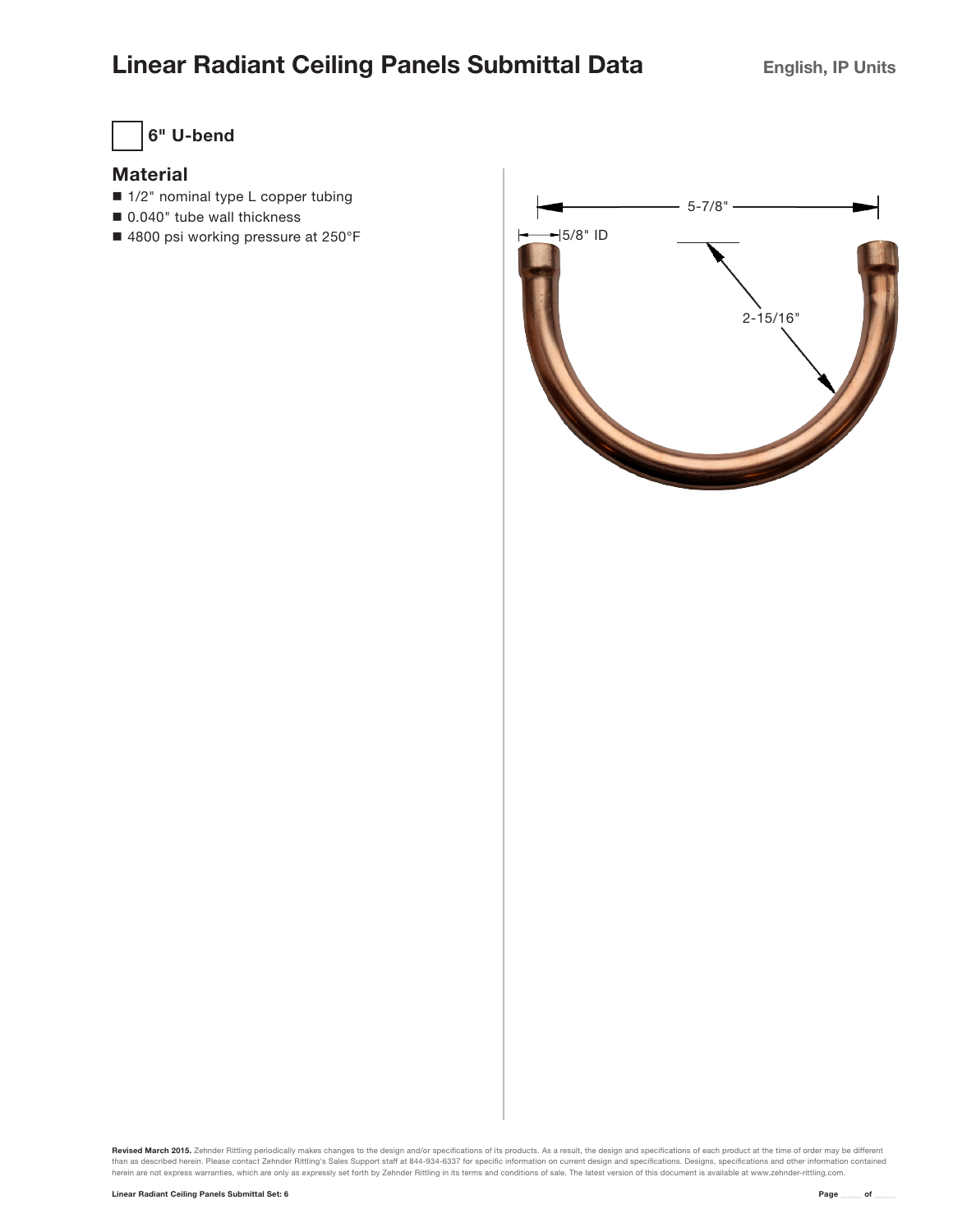

12" interconnector

### **Material**

- 1/2" nominal type L copper tubing
- 4800 psi working pressure at 250°F



Revised March 2015. Zehnder Rittling periodically makes changes to the design and/or specifications of its products. As a result, the design and specifications of each product at the time of order may be different than as described herein. Please contact Zehnder Rittling's Sales Support staff at 844-934-6337 for specific information on current design and specifications. Designs, specifications and other information contained<br>herein

A-A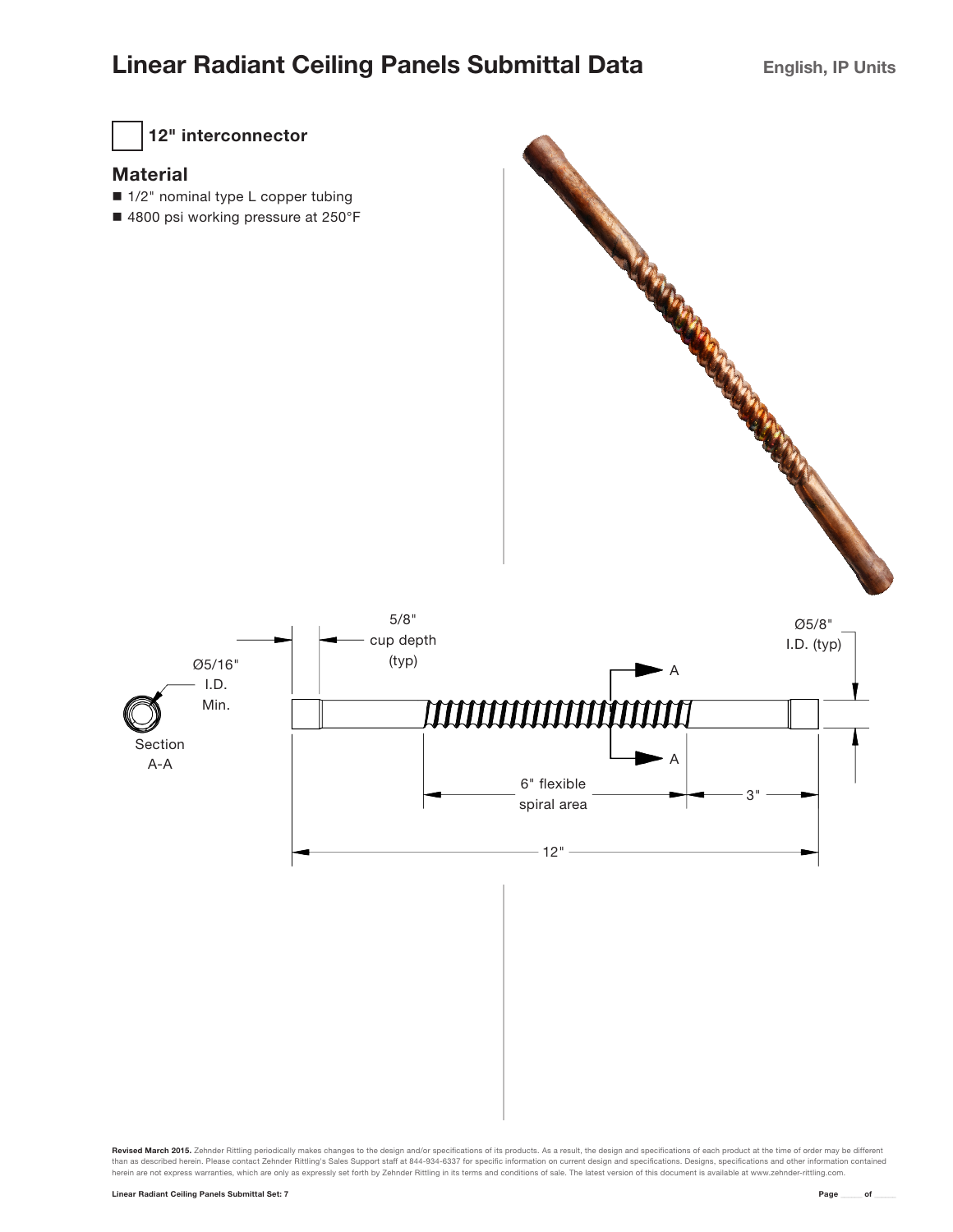# Fiberglass insulation

#### Description

Flexible duct liner insulation is made from strong, glass fibers bonded with a thermosetting resin. The airstream surface is protected with a reinforced coating system, which combines a state-of-the-art acrylic coating with a flexible glass mat reinforcement to provide a smooth airstream surface.

#### Advantages

- Improves indoor environmental quality by helping to control both temperature and sound.
- The tough, acrylic polymer coating helps guard against the incursion of dust or dirt into the substrate, minimizing the potential for biological growth.
- Coating is formulated with an immobilized, EPAregistered, protective agent to protect the coating from potential growth of fungus and bacteria. Duct liner meets all requirements for fungi and bacterial resistance. Tests were conducted in accordance with ASTM C 1338 and ASTM G 21 (fungi testing) and ASTM G 22 (bacteria resistance testing). Note: As with any type of surface, microbial growth may occur in accumulated duct system dirt, given certain conditions. This risk is minimized with proper design, filtration, maintenance and operation of the HVAC system.
- The reinforced coating surface provides superior resistance to penetration of incidental water into the fiber glass wool core.
- GREENGUARD<sup>®</sup> certification is proof that the product meets the Environmental Institute's indoor air quality standards for VOCs.

#### Thermal performance

| <b>Thickness</b> |    | R-value                                        |                                                   | Conductance                                                              |                                   |  |
|------------------|----|------------------------------------------------|---------------------------------------------------|--------------------------------------------------------------------------|-----------------------------------|--|
| in               |    | $mm \mid h_{\text{reft}}^2 \cdot \text{F/Btu}$ | $\mathsf{m}^2\bullet^\circ \mathsf{C}/\mathsf{W}$ | $  \text{Btu}/(\text{hr} \cdot \text{ft}^{2} \cdot ^{\circ} \text{F})  $ | W/m <sup>2</sup> • <sup>°</sup> C |  |
|                  | 13 |                                                | 0.38                                              | 0.46                                                                     | 2.61                              |  |

R-value and conductance are calculated from the material thermal conductivity tested in accordance with ASTM C 518 at 75 °F (24 °C) mean temperature

#### Sound absorption coefficients (type "A" mounting)

| <b>Thickness</b> ∤ |    | Sound absorption coefficient at frequency<br>(cycles per second) of |      |      |      |      |      |            |
|--------------------|----|---------------------------------------------------------------------|------|------|------|------|------|------------|
| in                 | mm | 125                                                                 | 250  | 500  | 1000 | 2000 | 4000 | <b>NRC</b> |
| 1/2                | 13 | 0.07                                                                | 0.20 | 0.44 | 0.66 | 0.84 | 0.93 | 0.55       |

Coefficients were tested in accordance with Test Method ASTM C 423-90 and ASTM E 795



#### General properties

- Operating temperature (max.): ASTM C 411 250 °F  $(121 °C)$
- Air velocity (max.): ASTM C 1071 6,000 fpm  $(30.5 \text{ m/sec})$
- Water repellency: INDA IST 80.6-92
- Fungi resistance: ASTM C 1338 Does not breed or promote
- Fungi resistance: ASTM G 21 No growth
- Bacteria resistance: ASTM G 22 No growth

### Surface burning characteristics

- Meets the surface burning characteristics and limited combustibility of the following standards: standard/ test method
	- ASTM E 84
	- UL 723
	- NFPA 255
	- NFPA 90A and 90B, FHC 25/50 and limited combustibility
	- NFPA 259
	- CAN/ULC S102-M88
- Flame spread: not over 25
- Smoke developed: not over 50

#### Specification compliance

- ASTM C 1071, Type I
- ASTM G 21 and G 22
- **ICC Compliant**
- California Title 24
- ASHRAE 62-2001
- SMACNA Application Standards for Duct Liners
- NAIMA Fibrous Glass Duct Liner Installation Standard
- Canada: CGSB 51-GP-11M and CAN/CGSB 51.11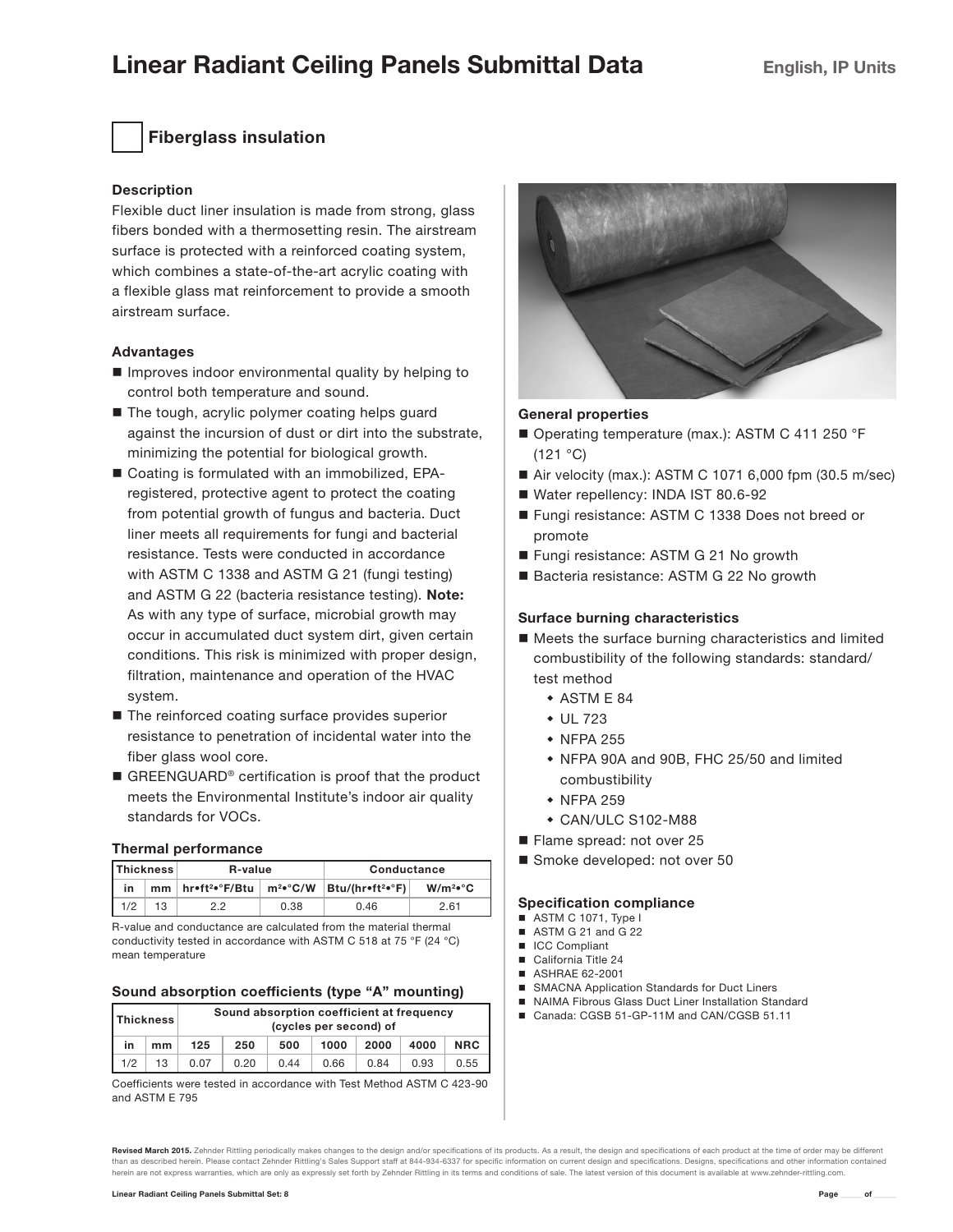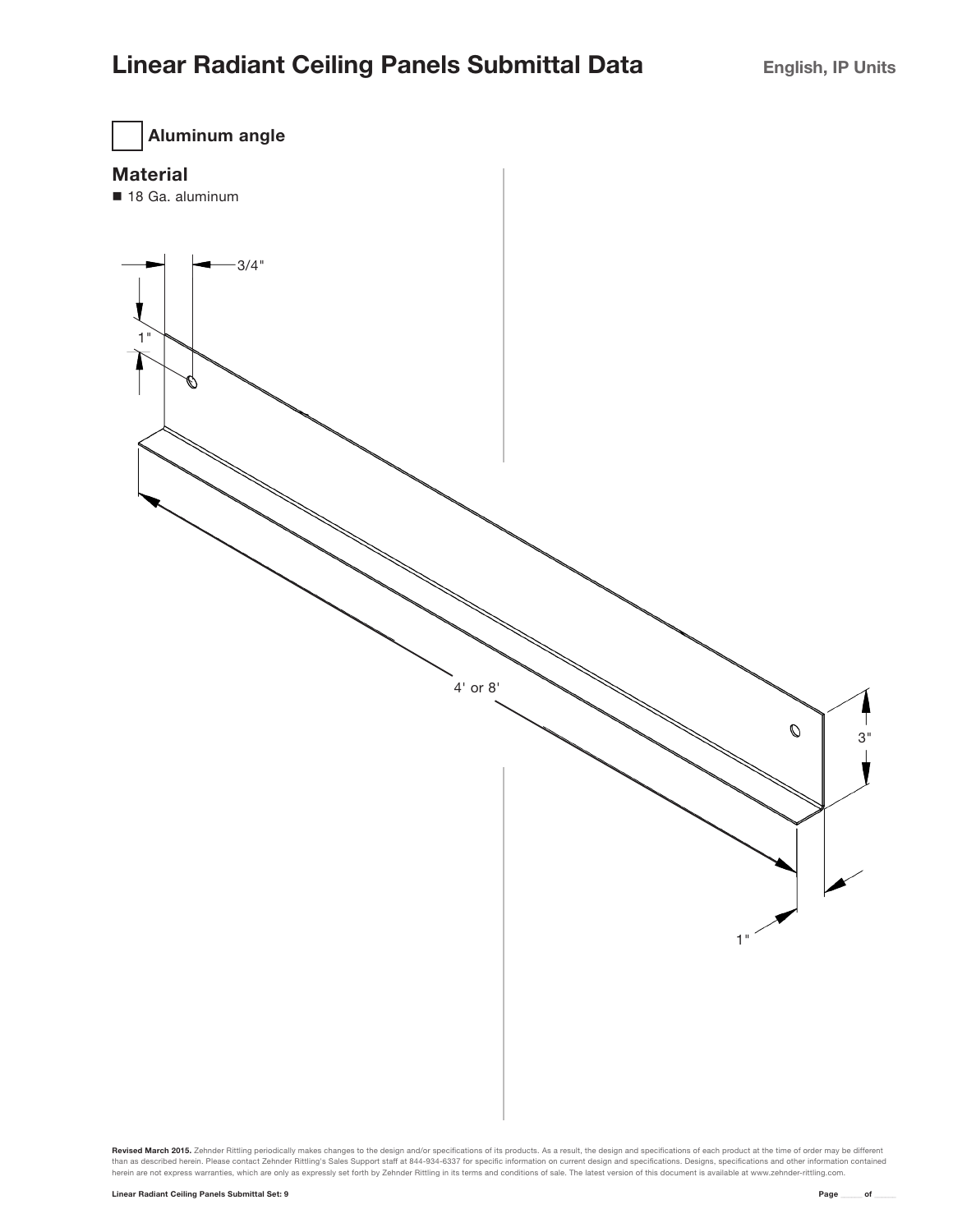# **Warranty**

Zehnder Rittling guarantees its products to be free from defects in material and workmanship for a period of two years from date of shipment from our Buffalo, NY factory, whichever comes first.

Should there be any defects in the good(s), the purchaser should promptly notify Zehnder Rittling. Upon receipt of written consent from Zehnder Rittling, the purchaser shall return the defective good(s) to the factory for inspection with freight prepaid. If inspection shows the goods to be defective, Zehnder Rittling will at its discretion repair or replace the said item(s).

Defects arising from damage due to shipment, improper installation, negligence or misuse by others are not covered by this warranty.

This warranty is extended only to the original purchaser from Zehnder Rittling.